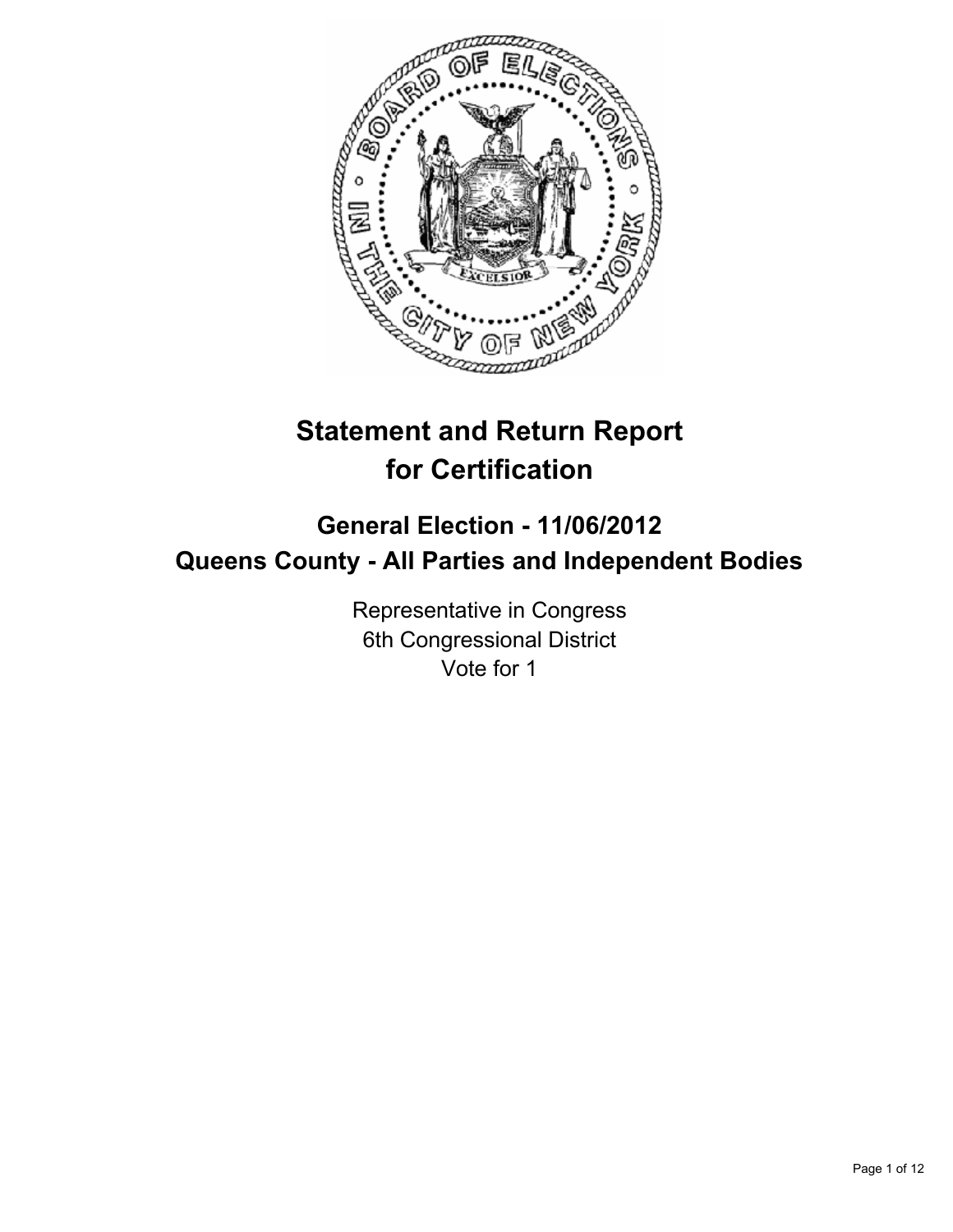

| <b>PUBLIC COUNTER</b>                                    | 12,205 |
|----------------------------------------------------------|--------|
| <b>EMERGENCY</b>                                         | 0      |
| ABSENTEE/MILITARY                                        | 568    |
| <b>FFDFRAL</b>                                           | 120    |
| <b>SPECIAL PRESIDENTIAL</b>                              | 0      |
| <b>AFFIDAVIT</b>                                         | 1,066  |
| <b>Total Ballots</b>                                     | 13,959 |
| Less - Inapplicable Federal/Special Presidential Ballots | 0      |
| <b>Total Applicable Ballots</b>                          | 13,959 |
| <b>GRACE MENG (DEMOCRATIC)</b>                           | 9,236  |
| DANIEL J. HALLORAN (REPUBLICAN)                          | 2,490  |
| DANIEL J. HALLORAN (CONSERVATIVE/LIBERTARIAN)            | 258    |
| <b>GRACE MENG (WORKING FAMILIES)</b>                     | 284    |
| EVERGREEN C. CHOU (GREEN)                                | 137    |
| ANTHONY WEINER (WRITE-IN)                                | 1      |
| <b>COLIN HILL (WRITE-IN)</b>                             | 1      |
| <b>GRACE MENG (WRITE-IN)</b>                             | 1      |
| JOSEPH CROWLEY (WRITE-IN)                                | 1      |
| JUAN ADA SHENG (WRITE-IN)                                | 1      |
| UNATTRIBUTABLE WRITE-IN (WRITE-IN)                       | 2      |
| <b>Total Votes</b>                                       | 12,412 |
| Unrecorded                                               | 1.547  |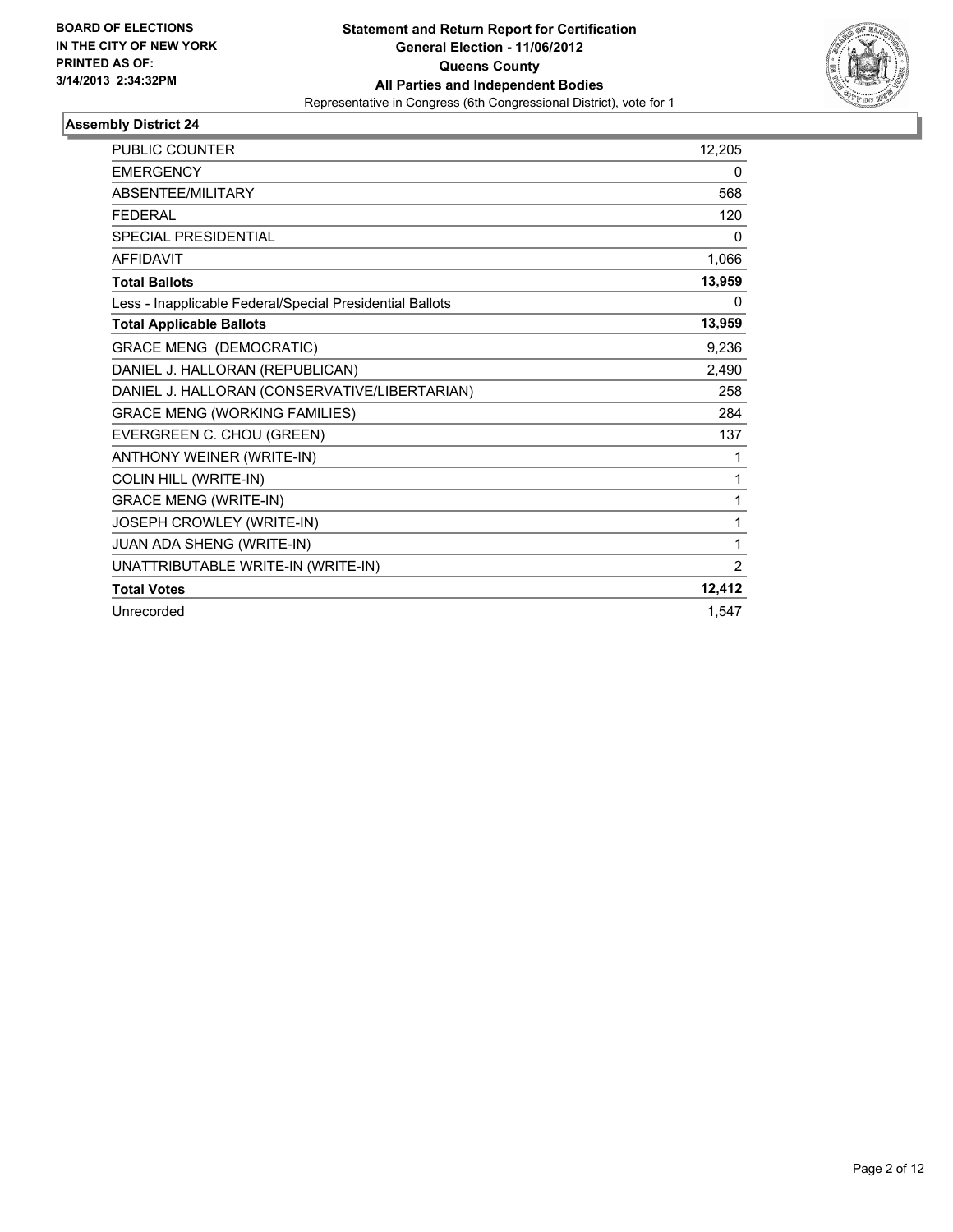

| <b>PUBLIC COUNTER</b>                                    | 26,883       |
|----------------------------------------------------------|--------------|
| <b>EMERGENCY</b>                                         | 0            |
| ABSENTEE/MILITARY                                        | 952          |
| <b>FEDERAL</b>                                           | 342          |
| <b>SPECIAL PRESIDENTIAL</b>                              | 0            |
| <b>AFFIDAVIT</b>                                         | 2,009        |
| <b>Total Ballots</b>                                     | 30,186       |
| Less - Inapplicable Federal/Special Presidential Ballots | 0            |
| <b>Total Applicable Ballots</b>                          | 30,186       |
| <b>GRACE MENG (DEMOCRATIC)</b>                           | 18,173       |
| DANIEL J. HALLORAN (REPUBLICAN)                          | 6,956        |
| DANIEL J. HALLORAN (CONSERVATIVE/LIBERTARIAN)            | 758          |
| <b>GRACE MENG (WORKING FAMILIES)</b>                     | 690          |
| EVERGREEN C. CHOU (GREEN)                                | 285          |
| ALFRED E. NEWMAN (WRITE-IN)                              | 1            |
| DAN HALLORAN (WRITE-IN)                                  | 1            |
| DAVID SCHWARZ (WRITE-IN)                                 | $\mathbf{1}$ |
| ELIZABETH CROWLEY (WRITE-IN)                             | $\mathbf{1}$ |
| <b>GRACE MENG (WRITE-IN)</b>                             | 3            |
| LEE FALAN (WRITE-IN)                                     | $\mathbf{1}$ |
| NANCY PELOSI (WRITE-IN)                                  | $\mathbf{1}$ |
| ROBERT MITTMAN (WRITE-IN)                                | 1            |
| ROBERT W. KAELIN (WRITE-IN)                              | 1            |
| TEJAS DESAI (WRITE-IN)                                   | $\mathbf{1}$ |
| UNATTRIBUTABLE WRITE-IN (WRITE-IN)                       | 6            |
| <b>Total Votes</b>                                       | 26,880       |
| Unrecorded                                               | 3.306        |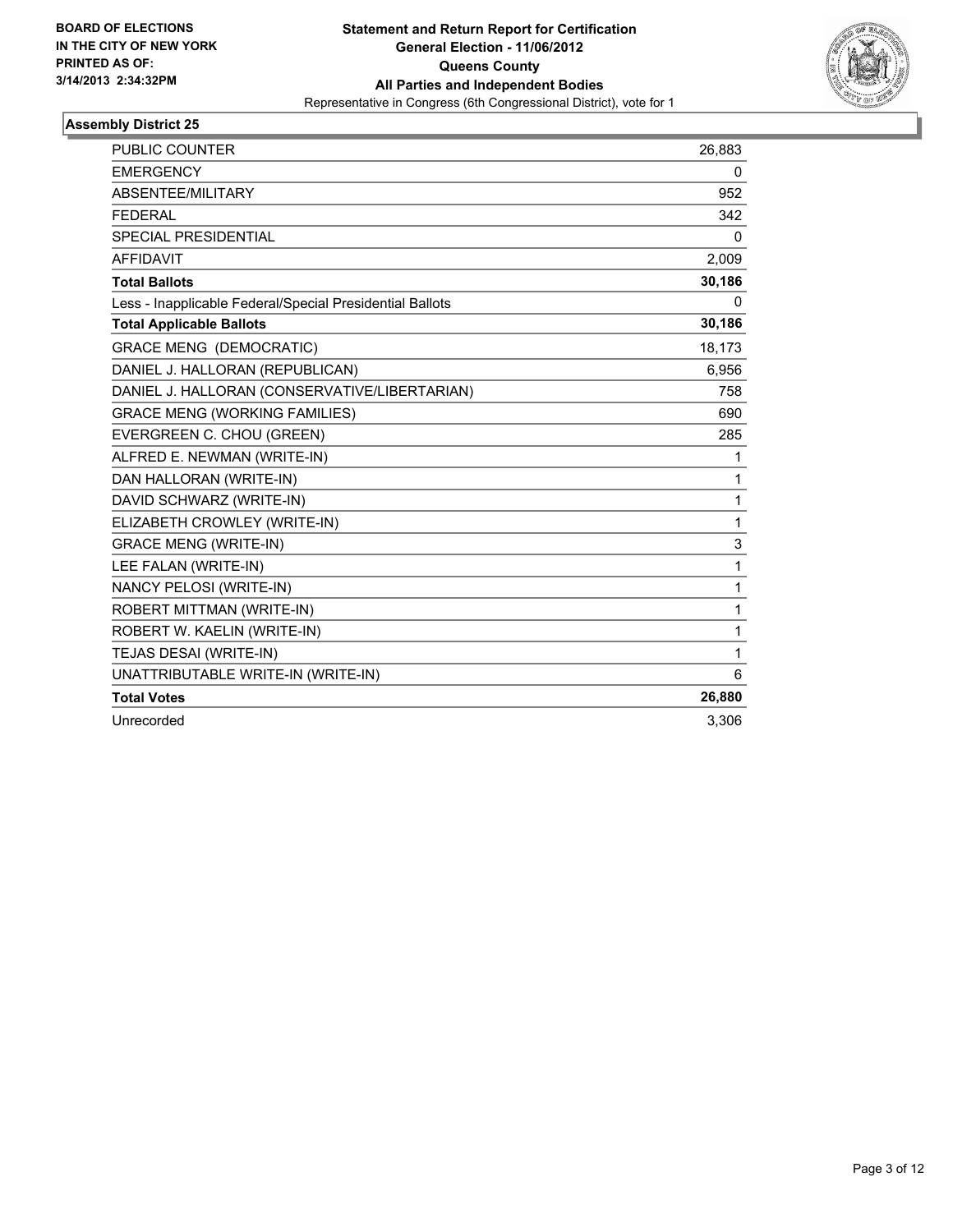

| <b>PUBLIC COUNTER</b>                                    | 14,033 |
|----------------------------------------------------------|--------|
| <b>EMERGENCY</b>                                         | 0      |
| ABSENTEE/MILITARY                                        | 608    |
| <b>FEDERAL</b>                                           | 95     |
| <b>SPECIAL PRESIDENTIAL</b>                              | 1      |
| <b>AFFIDAVIT</b>                                         | 990    |
| <b>Total Ballots</b>                                     | 15,727 |
| Less - Inapplicable Federal/Special Presidential Ballots | (1)    |
| <b>Total Applicable Ballots</b>                          | 15,726 |
| <b>GRACE MENG (DEMOCRATIC)</b>                           | 7,371  |
| DANIEL J. HALLORAN (REPUBLICAN)                          | 5,708  |
| DANIEL J. HALLORAN (CONSERVATIVE/LIBERTARIAN)            | 675    |
| <b>GRACE MENG (WORKING FAMILIES)</b>                     | 304    |
| EVERGREEN C. CHOU (GREEN)                                | 122    |
| <b>BOB ARAKIAN (WRITE-IN)</b>                            | 1      |
| DAN HALLORAN (WRITE-IN)                                  | 1      |
| <b>GRACE MENG (WRITE-IN)</b>                             | 1      |
| JOE KAZOKES (WRITE-IN)                                   | 1      |
| JOHN STRATOUDAKIS (WRITE-IN)                             | 1      |
| MARY ELLEN LARKIN (WRITE-IN)                             | 1      |
| <b>OPRAH WINFREY (WRITE-IN)</b>                          | 1      |
| ROSS PEROT (WRITE-IN)                                    | 1      |
| UNATTRIBUTABLE WRITE-IN (WRITE-IN)                       | 1      |
| <b>Total Votes</b>                                       | 14,189 |
| Unrecorded                                               | 1,537  |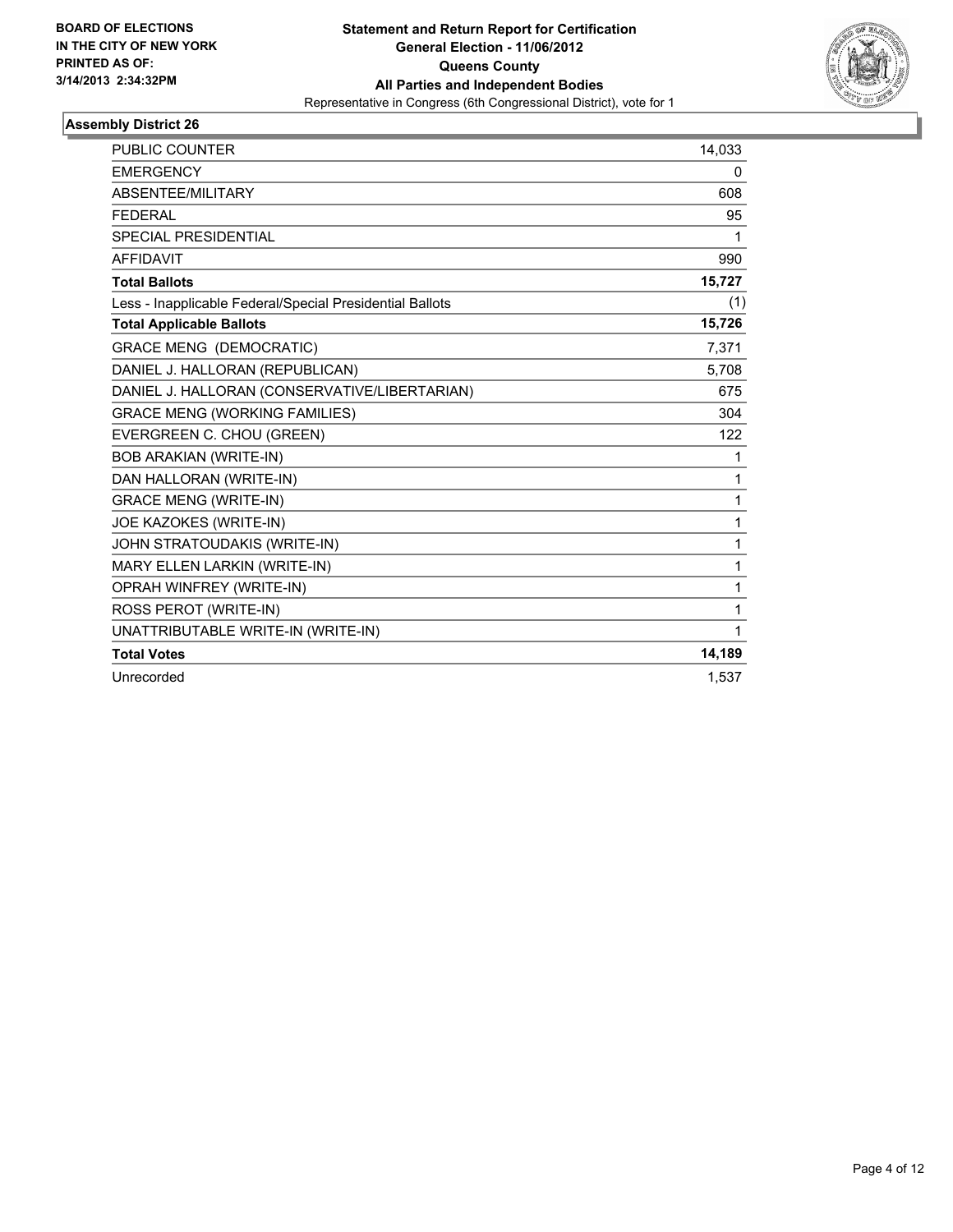

| <b>PUBLIC COUNTER</b>                                    | 23,689       |
|----------------------------------------------------------|--------------|
| <b>EMERGENCY</b>                                         | 10           |
| ABSENTEE/MILITARY                                        | 1,009        |
| <b>FEDERAL</b>                                           | 711          |
| <b>SPECIAL PRESIDENTIAL</b>                              | 0            |
| <b>AFFIDAVIT</b>                                         | 2,182        |
| <b>Total Ballots</b>                                     | 27,601       |
| Less - Inapplicable Federal/Special Presidential Ballots | 0            |
| <b>Total Applicable Ballots</b>                          | 27,601       |
| <b>GRACE MENG (DEMOCRATIC)</b>                           | 15,961       |
| DANIEL J. HALLORAN (REPUBLICAN)                          | 6,526        |
| DANIEL J. HALLORAN (CONSERVATIVE/LIBERTARIAN)            | 540          |
| <b>GRACE MENG (WORKING FAMILIES)</b>                     | 558          |
| EVERGREEN C. CHOU (GREEN)                                | 253          |
| CATHERINE A WARK (WRITE-IN)                              | 1            |
| DAN HALLORAN (WRITE-IN)                                  | 6            |
| DANIEL J CAVANAGH (WRITE-IN)                             | $\mathbf{1}$ |
| DANIEL J. CAVANAGH (WRITE-IN)                            | 1            |
| DENISE SAUNDERS (WRITE-IN)                               | 1            |
| ELIZABETH CROWLEY (WRITE-IN)                             | $\mathbf{1}$ |
| <b>GRACE MENG (WRITE-IN)</b>                             | 1            |
| JUAN ADA SHENG (WRITE-IN)                                | 1            |
| MICHAEL CHAN (WRITE-IN)                                  | $\mathbf{1}$ |
| MIRANDA ZUBER (WRITE-IN)                                 | 1            |
| MOHAMMED SIDDIQUEE (WRITE-IN)                            | $\mathbf{1}$ |
| RORY LANCMAN (WRITE-IN)                                  | 1            |
| SAMUEL SWARTZ (WRITE-IN)                                 | 1            |
| UNATTRIBUTABLE WRITE-IN (WRITE-IN)                       | 8            |
| YVETTE D. CLARKE (WRITE-IN)                              | $\mathbf{1}$ |
| <b>Total Votes</b>                                       | 23,865       |
| Unrecorded                                               | 3,736        |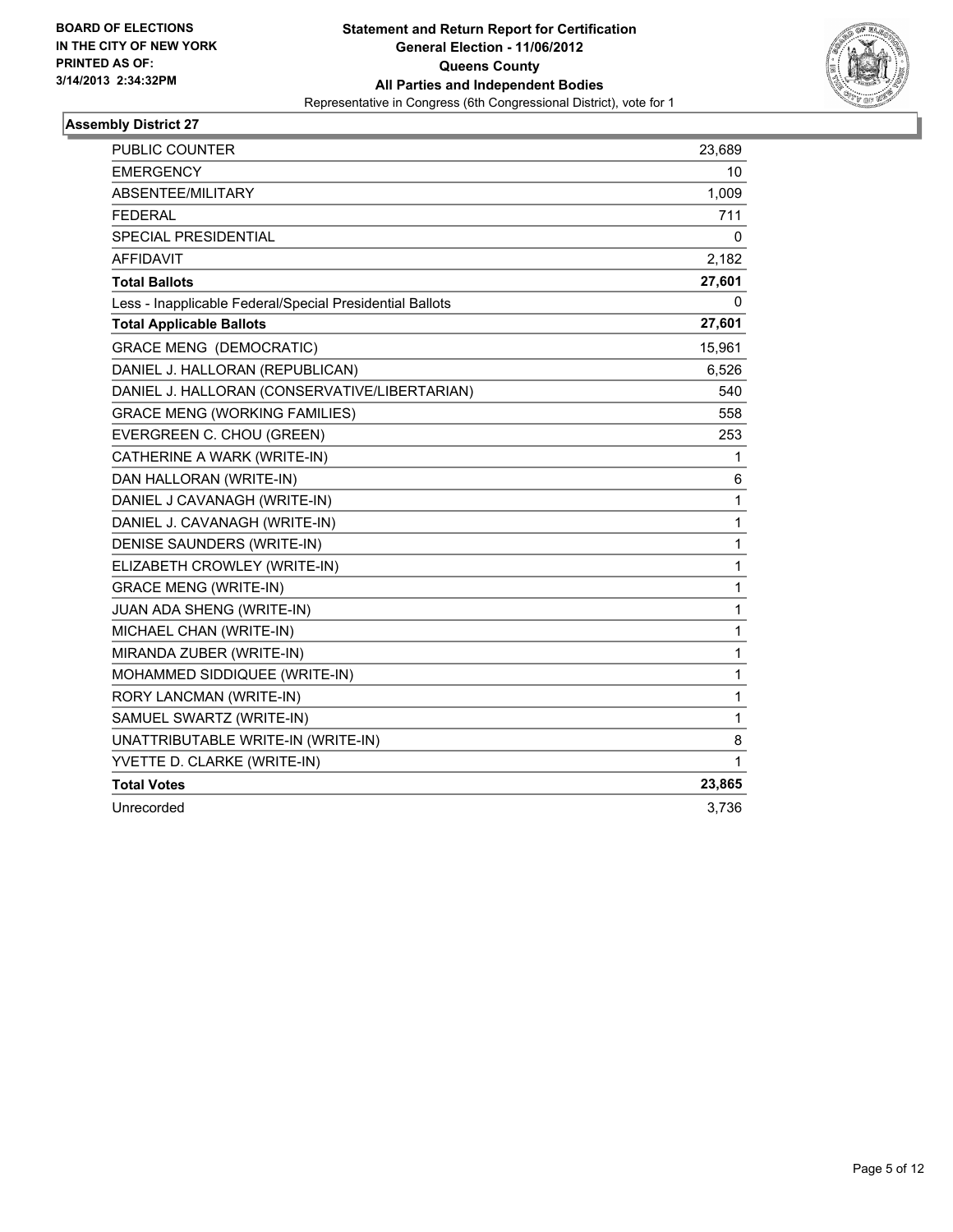

| PUBLIC COUNTER                                           | 33,905       |
|----------------------------------------------------------|--------------|
| <b>EMERGENCY</b>                                         | 24           |
| <b>ABSENTEE/MILITARY</b>                                 | 1,542        |
| <b>FEDERAL</b>                                           | 493          |
| SPECIAL PRESIDENTIAL                                     | 0            |
| AFFIDAVIT                                                | 2,334        |
| <b>Total Ballots</b>                                     | 38,298       |
| Less - Inapplicable Federal/Special Presidential Ballots | 0            |
| <b>Total Applicable Ballots</b>                          | 38,298       |
| <b>GRACE MENG (DEMOCRATIC)</b>                           | 20,839       |
| DANIEL J. HALLORAN (REPUBLICAN)                          | 10,308       |
| DANIEL J. HALLORAN (CONSERVATIVE/LIBERTARIAN)            | 1,021        |
| <b>GRACE MENG (WORKING FAMILIES)</b>                     | 916          |
| EVERGREEN C. CHOU (GREEN)                                | 509          |
| COLIN POWELL (WRITE-IN)                                  | 1            |
| COURTNEY LOVE (WRITE-IN)                                 | 1            |
| DAN HALLORAN (WRITE-IN)                                  | 1            |
| ELI STEIER (WRITE-IN)                                    | 1            |
| FLORENTINA NICA (WRITE-IN)                               | 1            |
| <b>GRACE MENG (WRITE-IN)</b>                             | 4            |
| JOSEF WASNER (WRITE-IN)                                  | 1            |
| KAREN KOSLOWITZ (WRITE-IN)                               | $\mathbf 1$  |
| KYLE SHERMAN (WRITE-IN)                                  | $\mathbf{1}$ |
| MARK BLAIFODIR (WRITE-IN)                                | 1            |
| MARY ELIZABETH MURRAY (WRITE-IN)                         | 1            |
| MICHAEL GIONA (WRITE-IN)                                 | 1            |
| MIKE ACKERMAN (WRITE-IN)                                 | 1            |
| OLGA BEROELLER (WRITE-IN)                                | 1            |
| RICHARD OTTO FRANKE II (WRITE-IN)                        | 1            |
| RORY LANCMAN (WRITE-IN)                                  | 3            |
| SEAN DEBIASE (WRITE-IN)                                  | 1            |
| THOMAS HANNAFRECH (WRITE-IN)                             | 1            |
| UNATTRIBUTABLE WRITE-IN (WRITE-IN)                       | 4            |
| <b>Total Votes</b>                                       | 33,620       |
| Unrecorded                                               | 4,678        |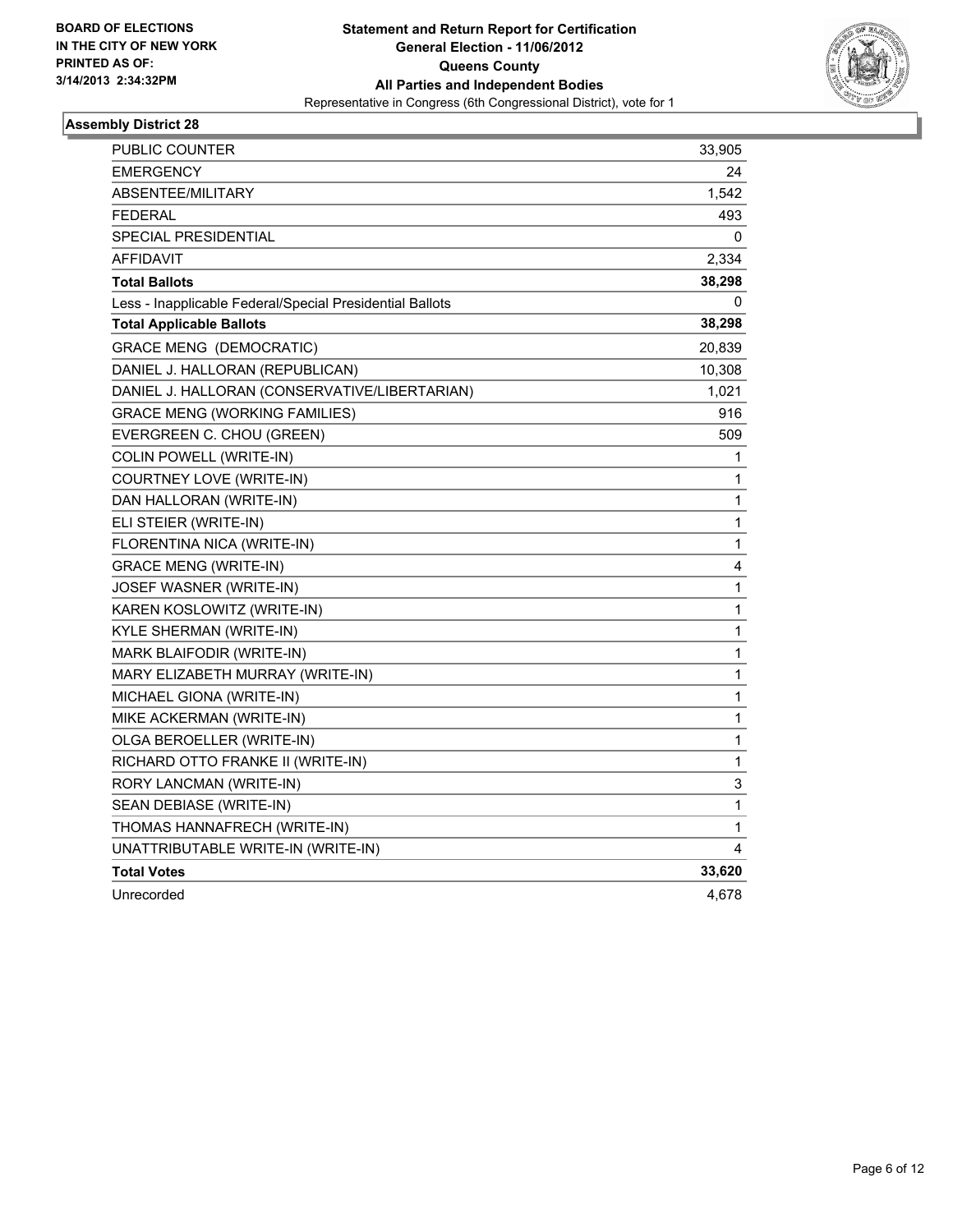

| <b>PUBLIC COUNTER</b>                                    | 13,212         |
|----------------------------------------------------------|----------------|
| <b>EMERGENCY</b>                                         | 0              |
| <b>ABSENTEE/MILITARY</b>                                 | 502            |
| <b>FEDERAL</b>                                           | 80             |
| <b>SPECIAL PRESIDENTIAL</b>                              | $\Omega$       |
| <b>AFFIDAVIT</b>                                         | 923            |
| <b>Total Ballots</b>                                     | 14,717         |
| Less - Inapplicable Federal/Special Presidential Ballots | 0              |
| <b>Total Applicable Ballots</b>                          | 14,717         |
| <b>GRACE MENG (DEMOCRATIC)</b>                           | 6,480          |
| DANIEL J. HALLORAN (REPUBLICAN)                          | 5,168          |
| DANIEL J. HALLORAN (CONSERVATIVE/LIBERTARIAN)            | 620            |
| <b>GRACE MENG (WORKING FAMILIES)</b>                     | 265            |
| EVERGREEN C. CHOU (GREEN)                                | 130            |
| BARBARA BOXER (WRITE-IN)                                 | 1              |
| DAMIAN A TORRISI (WRITE-IN)                              | 1              |
| DEREK JETER (WRITE-IN)                                   | 1              |
| ELIZABETH CROWLEY (WRITE-IN)                             | 1              |
| UNATTRIBUTABLE WRITE-IN (WRITE-IN)                       | $\overline{2}$ |
| VINCENT AMBROSINI (WRITE-IN)                             | 1              |
| YVETTE D. CLARKE (WRITE-IN)                              | 1              |
| <b>Total Votes</b>                                       | 12,671         |
| Unrecorded                                               | 2,046          |

| <b>PUBLIC COUNTER</b>                                    | 195 |
|----------------------------------------------------------|-----|
| <b>EMERGENCY</b>                                         | 0   |
| ABSENTEE/MILITARY                                        | 1   |
| <b>FEDERAL</b>                                           | 0   |
| <b>SPECIAL PRESIDENTIAL</b>                              | 0   |
| <b>AFFIDAVIT</b>                                         | 29  |
| <b>Total Ballots</b>                                     | 225 |
| Less - Inapplicable Federal/Special Presidential Ballots | 0   |
| <b>Total Applicable Ballots</b>                          | 225 |
| <b>GRACE MENG (DEMOCRATIC)</b>                           | 183 |
| DANIEL J. HALLORAN (REPUBLICAN)                          | 12  |
| DANIEL J. HALLORAN (CONSERVATIVE/LIBERTARIAN)            | 2   |
| <b>GRACE MENG (WORKING FAMILIES)</b>                     | 2   |
| EVERGREEN C. CHOU (GREEN)                                | 2   |
| <b>Total Votes</b>                                       | 201 |
| Unrecorded                                               | 24  |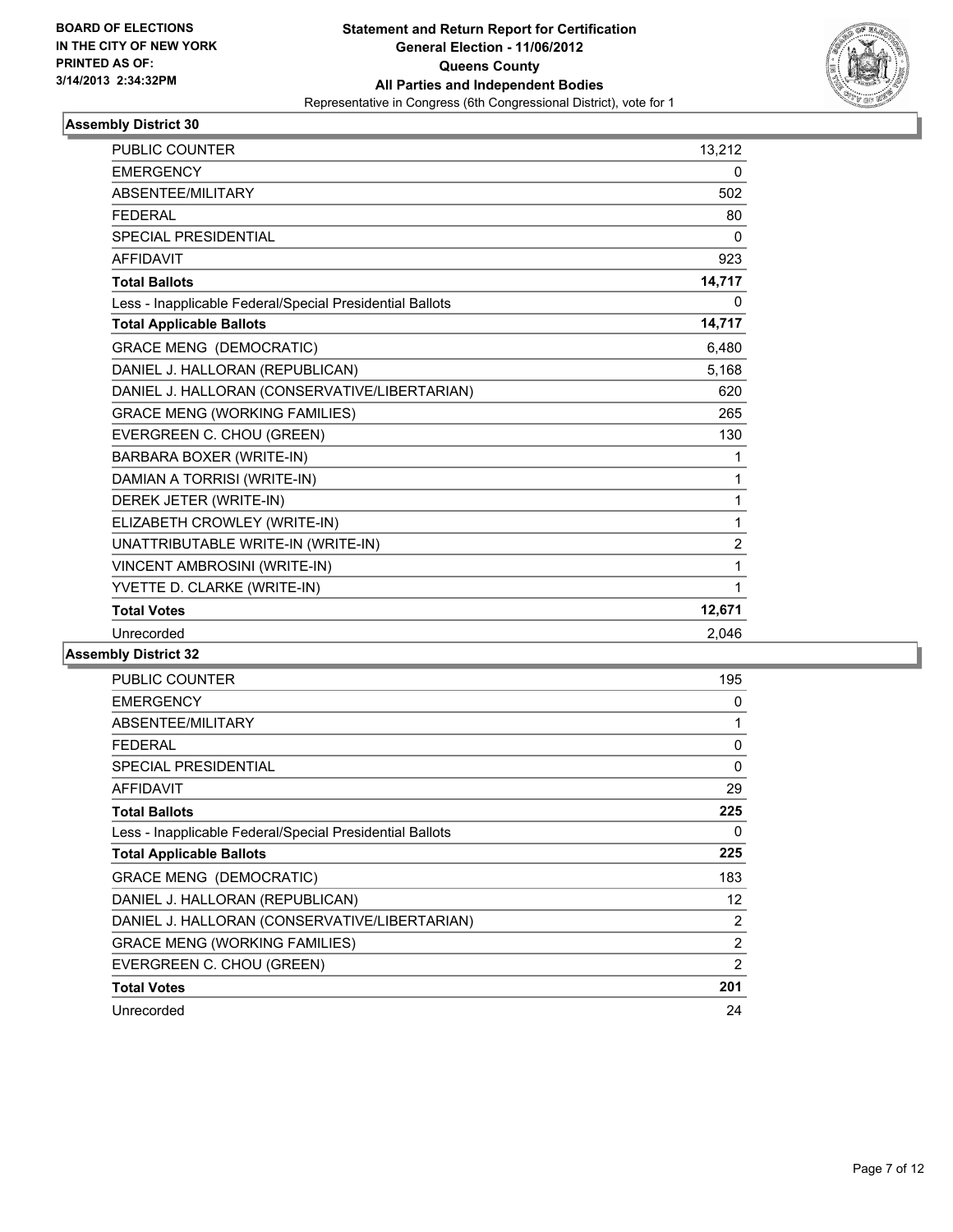

| <b>PUBLIC COUNTER</b>                                    | 602      |
|----------------------------------------------------------|----------|
| <b>EMERGENCY</b>                                         | 0        |
| ABSENTEE/MILITARY                                        | 8        |
| <b>FEDERAL</b>                                           | 5        |
| <b>SPECIAL PRESIDENTIAL</b>                              | 0        |
| <b>AFFIDAVIT</b>                                         | 81       |
| <b>Total Ballots</b>                                     | 696      |
| Less - Inapplicable Federal/Special Presidential Ballots | $\Omega$ |
| <b>Total Applicable Ballots</b>                          | 696      |
| <b>GRACE MENG (DEMOCRATIC)</b>                           | 461      |
| DANIEL J. HALLORAN (REPUBLICAN)                          | 98       |
| DANIEL J. HALLORAN (CONSERVATIVE/LIBERTARIAN)            | 5        |
| <b>GRACE MENG (WORKING FAMILIES)</b>                     | 22       |
| EVERGREEN C. CHOU (GREEN)                                | 3        |
| <b>Total Votes</b>                                       | 589      |
| Unrecorded                                               | 107      |

| PUBLIC COUNTER                                           | 7,437    |
|----------------------------------------------------------|----------|
| <b>EMERGENCY</b>                                         | 0        |
| ABSENTEE/MILITARY                                        | 148      |
| FEDERAL                                                  | 87       |
| <b>SPECIAL PRESIDENTIAL</b>                              | $\Omega$ |
| <b>AFFIDAVIT</b>                                         | 518      |
| <b>Total Ballots</b>                                     | 8,190    |
| Less - Inapplicable Federal/Special Presidential Ballots | 0        |
| <b>Total Applicable Ballots</b>                          | 8,190    |
| GRACE MENG (DEMOCRATIC)                                  | 5,341    |
| DANIEL J. HALLORAN (REPUBLICAN)                          | 1,386    |
| DANIEL J. HALLORAN (CONSERVATIVE/LIBERTARIAN)            | 136      |
| <b>GRACE MENG (WORKING FAMILIES)</b>                     | 172      |
| EVERGREEN C. CHOU (GREEN)                                | 76       |
| DAN HALLORAN (WRITE-IN)                                  | 1        |
| MARK BIBLES (WRITE-IN)                                   | 1        |
| UNATTRIBUTABLE WRITE-IN (WRITE-IN)                       | 1        |
| <b>Total Votes</b>                                       | 7,114    |
| Unrecorded                                               | 1,076    |
|                                                          |          |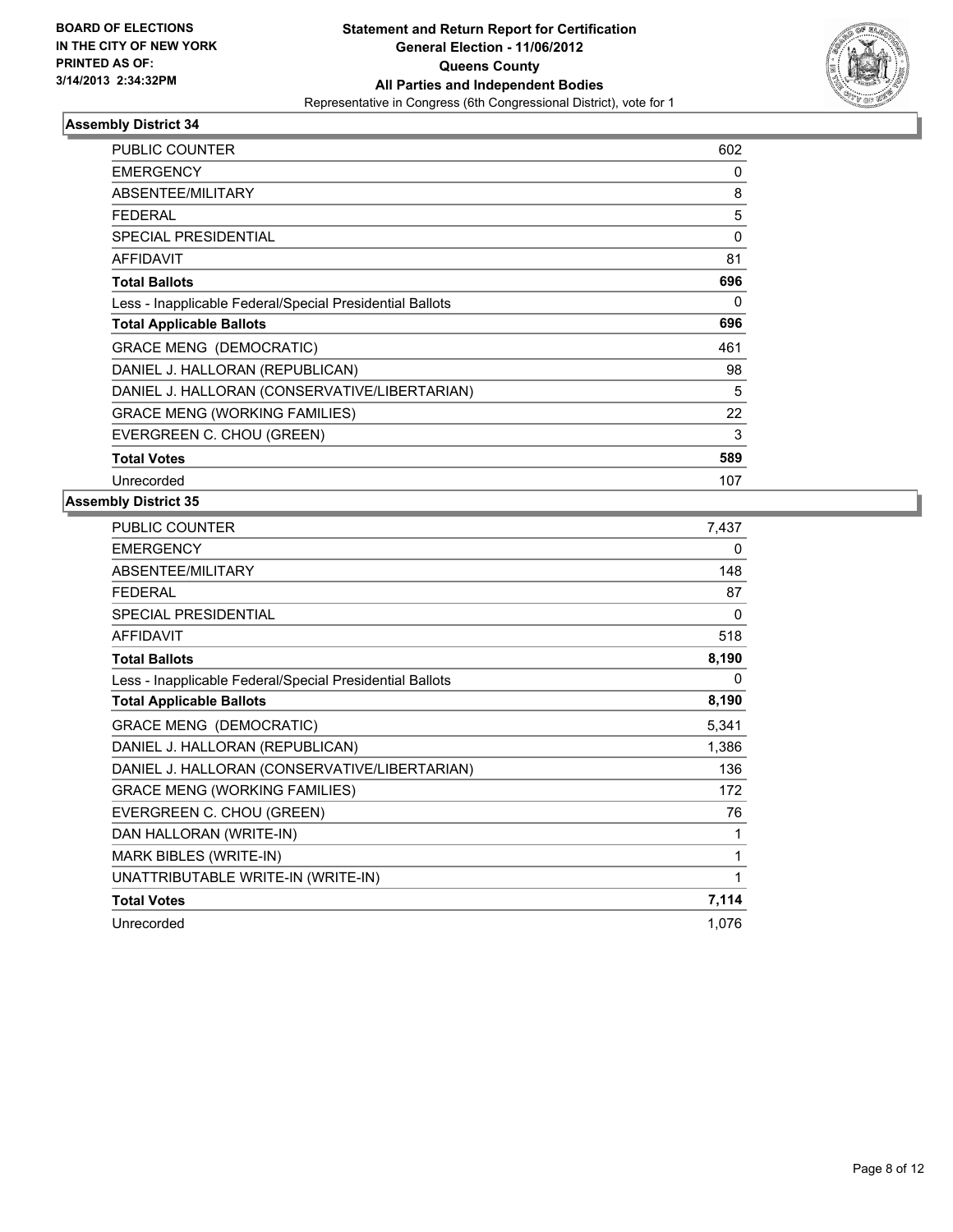

| <b>PUBLIC COUNTER</b>                                    | 3,688 |
|----------------------------------------------------------|-------|
| <b>EMERGENCY</b>                                         | 0     |
| ABSENTEE/MILITARY                                        | 85    |
| <b>FEDERAL</b>                                           | 18    |
| <b>SPECIAL PRESIDENTIAL</b>                              | 0     |
| <b>AFFIDAVIT</b>                                         | 338   |
| <b>Total Ballots</b>                                     | 4,129 |
| Less - Inapplicable Federal/Special Presidential Ballots | 0     |
| <b>Total Applicable Ballots</b>                          | 4,129 |
| <b>GRACE MENG (DEMOCRATIC)</b>                           | 2,242 |
| DANIEL J. HALLORAN (REPUBLICAN)                          | 967   |
| DANIEL J. HALLORAN (CONSERVATIVE/LIBERTARIAN)            | 110   |
| <b>GRACE MENG (WORKING FAMILIES)</b>                     | 121   |
| EVERGREEN C. CHOU (GREEN)                                | 53    |
| UNATTRIBUTABLE WRITE-IN (WRITE-IN)                       | 2     |
| <b>Total Votes</b>                                       | 3,495 |
| Unrecorded                                               | 634   |

| <b>PUBLIC COUNTER</b>                                    | 4,519 |
|----------------------------------------------------------|-------|
| <b>EMERGENCY</b>                                         | 0     |
| <b>ABSENTEE/MILITARY</b>                                 | 129   |
| <b>FEDERAL</b>                                           | 16    |
| <b>SPECIAL PRESIDENTIAL</b>                              | 0     |
| AFFIDAVIT                                                | 386   |
| <b>Total Ballots</b>                                     | 5,050 |
| Less - Inapplicable Federal/Special Presidential Ballots | 0     |
| <b>Total Applicable Ballots</b>                          | 5,050 |
| <b>GRACE MENG (DEMOCRATIC)</b>                           | 2,515 |
| DANIEL J. HALLORAN (REPUBLICAN)                          | 1,435 |
| DANIEL J. HALLORAN (CONSERVATIVE/LIBERTARIAN)            | 193   |
| <b>GRACE MENG (WORKING FAMILIES)</b>                     | 129   |
| EVERGREEN C. CHOU (GREEN)                                | 57    |
| <b>Total Votes</b>                                       | 4,329 |
| Unrecorded                                               | 721   |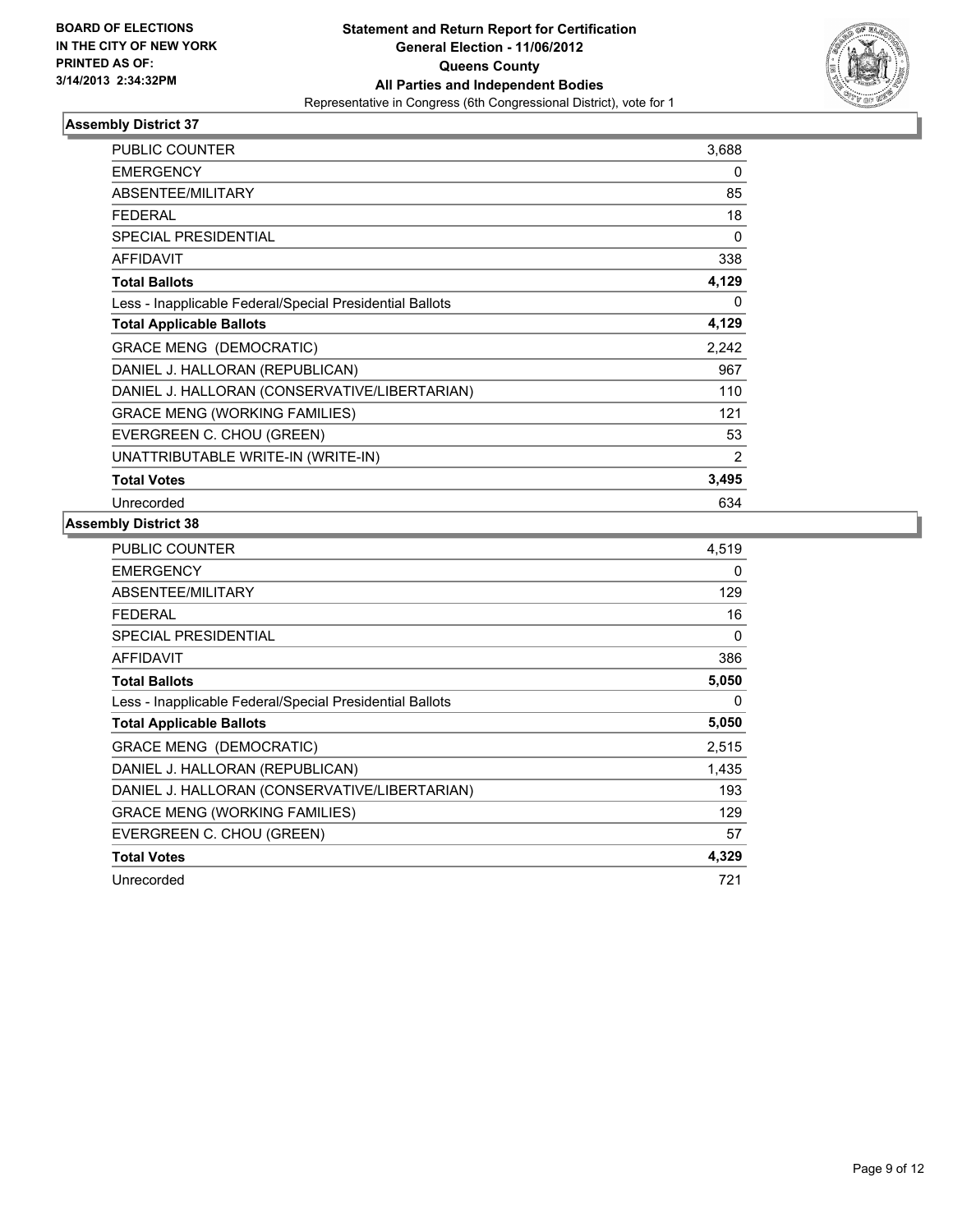

| PUBLIC COUNTER                                           | 4,749        |
|----------------------------------------------------------|--------------|
| <b>EMERGENCY</b>                                         | 0            |
| <b>ABSENTEE/MILITARY</b>                                 | 121          |
| <b>FEDERAL</b>                                           | 32           |
| <b>SPECIAL PRESIDENTIAL</b>                              | 0            |
| <b>AFFIDAVIT</b>                                         | 540          |
| <b>Total Ballots</b>                                     | 5,442        |
| Less - Inapplicable Federal/Special Presidential Ballots | $\mathbf{0}$ |
| <b>Total Applicable Ballots</b>                          | 5,442        |
| GRACE MENG (DEMOCRATIC)                                  | 3,742        |
| DANIEL J. HALLORAN (REPUBLICAN)                          | 703          |
| DANIEL J. HALLORAN (CONSERVATIVE/LIBERTARIAN)            | 61           |
| <b>GRACE MENG (WORKING FAMILIES)</b>                     | 105          |
| EVERGREEN C. CHOU (GREEN)                                | 54           |
| CHRIS EDES (WRITE-IN)                                    | 1            |
| CHYNTHIA MCKINNEY (WRITE-IN)                             | 1            |
| <b>Total Votes</b>                                       | 4,667        |
| Unrecorded                                               | 775          |

| PUBLIC COUNTER                                           | 20,242         |
|----------------------------------------------------------|----------------|
| <b>EMERGENCY</b>                                         | 7              |
| <b>ABSENTEE/MILITARY</b>                                 | 823            |
| <b>FEDERAL</b>                                           | 167            |
| <b>SPECIAL PRESIDENTIAL</b>                              | 0              |
| <b>AFFIDAVIT</b>                                         | 1,495          |
| <b>Total Ballots</b>                                     | 22,734         |
| Less - Inapplicable Federal/Special Presidential Ballots | 0              |
| <b>Total Applicable Ballots</b>                          | 22,734         |
| <b>GRACE MENG (DEMOCRATIC)</b>                           | 14,963         |
| DANIEL J. HALLORAN (REPUBLICAN)                          | 4,236          |
| DANIEL J. HALLORAN (CONSERVATIVE/LIBERTARIAN)            | 474            |
| <b>GRACE MENG (WORKING FAMILIES)</b>                     | 426            |
| EVERGREEN C. CHOU (GREEN)                                | 232            |
| DENNIS RING (WRITE-IN)                                   | 1              |
| DIANA TORBARINA (WRITE-IN)                               | $\mathbf{1}$   |
| <b>GRACE MENG (WRITE-IN)</b>                             | $\overline{2}$ |
| JEANNIE ECHEVERRI (WRITE-IN)                             | $\overline{2}$ |
| MATTHEW SHEAHAN (WRITE-IN)                               | 1              |
| PETER CHONG (WRITE-IN)                                   | 1              |
| RICHARD OLOWNIA (WRITE-IN)                               | $\mathbf{1}$   |
| UNATTRIBUTABLE WRITE-IN (WRITE-IN)                       | 2              |
| <b>Total Votes</b>                                       | 20,342         |
| Unrecorded                                               | 2,392          |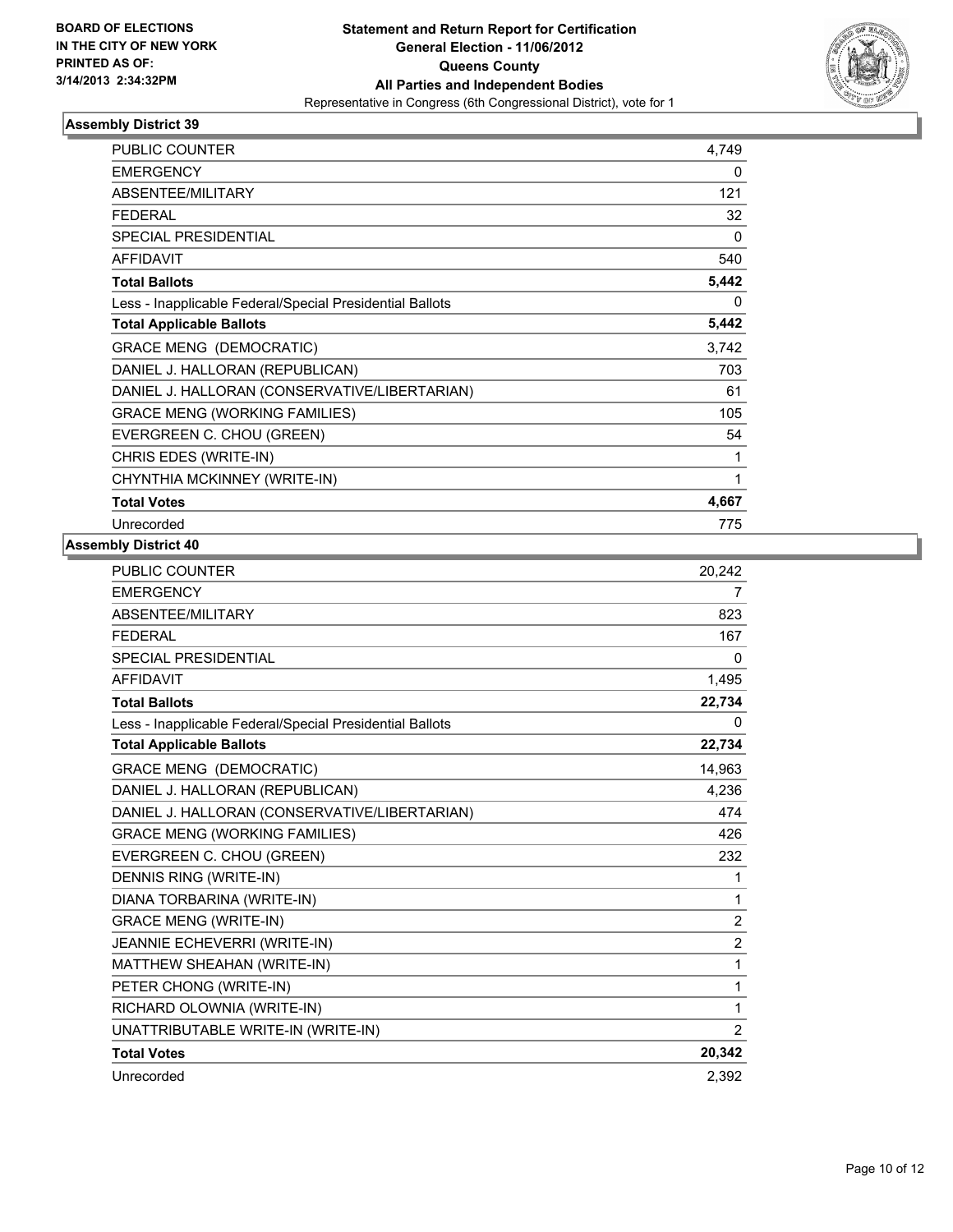

### **Total for Representative in Congress (6th Congressional District) - Queens County**

| PUBLIC COUNTER                                           | 165,359 |
|----------------------------------------------------------|---------|
| <b>EMERGENCY</b>                                         | 41      |
| ABSENTEE/MILITARY                                        | 6,496   |
| <b>FEDERAL</b>                                           | 2,166   |
| <b>SPECIAL PRESIDENTIAL</b>                              | 1       |
| AFFIDAVIT                                                | 12,891  |
| <b>Total Ballots</b>                                     | 186,954 |
| Less - Inapplicable Federal/Special Presidential Ballots | (1)     |
| <b>Total Applicable Ballots</b>                          | 186,953 |
| <b>GRACE MENG (DEMOCRATIC)</b>                           | 107,507 |
| DANIEL J. HALLORAN (REPUBLICAN)                          | 45,993  |
| DANIEL J. HALLORAN (CONSERVATIVE/LIBERTARIAN)            | 4,853   |
| <b>GRACE MENG (WORKING FAMILIES)</b>                     | 3,994   |
| EVERGREEN C. CHOU (GREEN)                                | 1,913   |
| ALFRED E. NEWMAN (WRITE-IN)                              | 1       |
| ANTHONY WEINER (WRITE-IN)                                | 1       |
| BARBARA BOXER (WRITE-IN)                                 | 1       |
| <b>BOB ARAKIAN (WRITE-IN)</b>                            | 1       |
| CATHERINE A WARK (WRITE-IN)                              | 1       |
| CHRIS EDES (WRITE-IN)                                    | 1       |
| CHYNTHIA MCKINNEY (WRITE-IN)                             | 1       |
| COLIN HILL (WRITE-IN)                                    | 1       |
| COLIN POWELL (WRITE-IN)                                  | 1       |
| COURTNEY LOVE (WRITE-IN)                                 | 1       |
| DAMIAN A TORRISI (WRITE-IN)                              | 1       |
| DAN HALLORAN (WRITE-IN)                                  | 10      |
| DANIEL J CAVANAGH (WRITE-IN)                             | 1       |
| DANIEL J. CAVANAGH (WRITE-IN)                            | 1       |
| DAVID SCHWARZ (WRITE-IN)                                 | 1       |
| DENISE SAUNDERS (WRITE-IN)                               | 1       |
| DENNIS RING (WRITE-IN)                                   | 1       |
| DEREK JETER (WRITE-IN)                                   | 1       |
| DIANA TORBARINA (WRITE-IN)                               | 1       |
| ELI STEIER (WRITE-IN)                                    | 1       |
| ELIZABETH CROWLEY (WRITE-IN)                             | 3       |
| FLORENTINA NICA (WRITE-IN)                               | 1       |
| <b>GRACE MENG (WRITE-IN)</b>                             | 12      |
| JEANNIE ECHEVERRI (WRITE-IN)                             | 2       |
| JOE KAZOKES (WRITE-IN)                                   | 1       |
| JOHN STRATOUDAKIS (WRITE-IN)                             | 1       |
| JOSEF WASNER (WRITE-IN)                                  | 1       |
| JOSEPH CROWLEY (WRITE-IN)                                | 1       |
| <b>JUAN ADA SHENG (WRITE-IN)</b>                         | 2       |
| KAREN KOSLOWITZ (WRITE-IN)                               | 1       |
| KYLE SHERMAN (WRITE-IN)                                  | 1       |
| LEE FALAN (WRITE-IN)                                     | 1       |